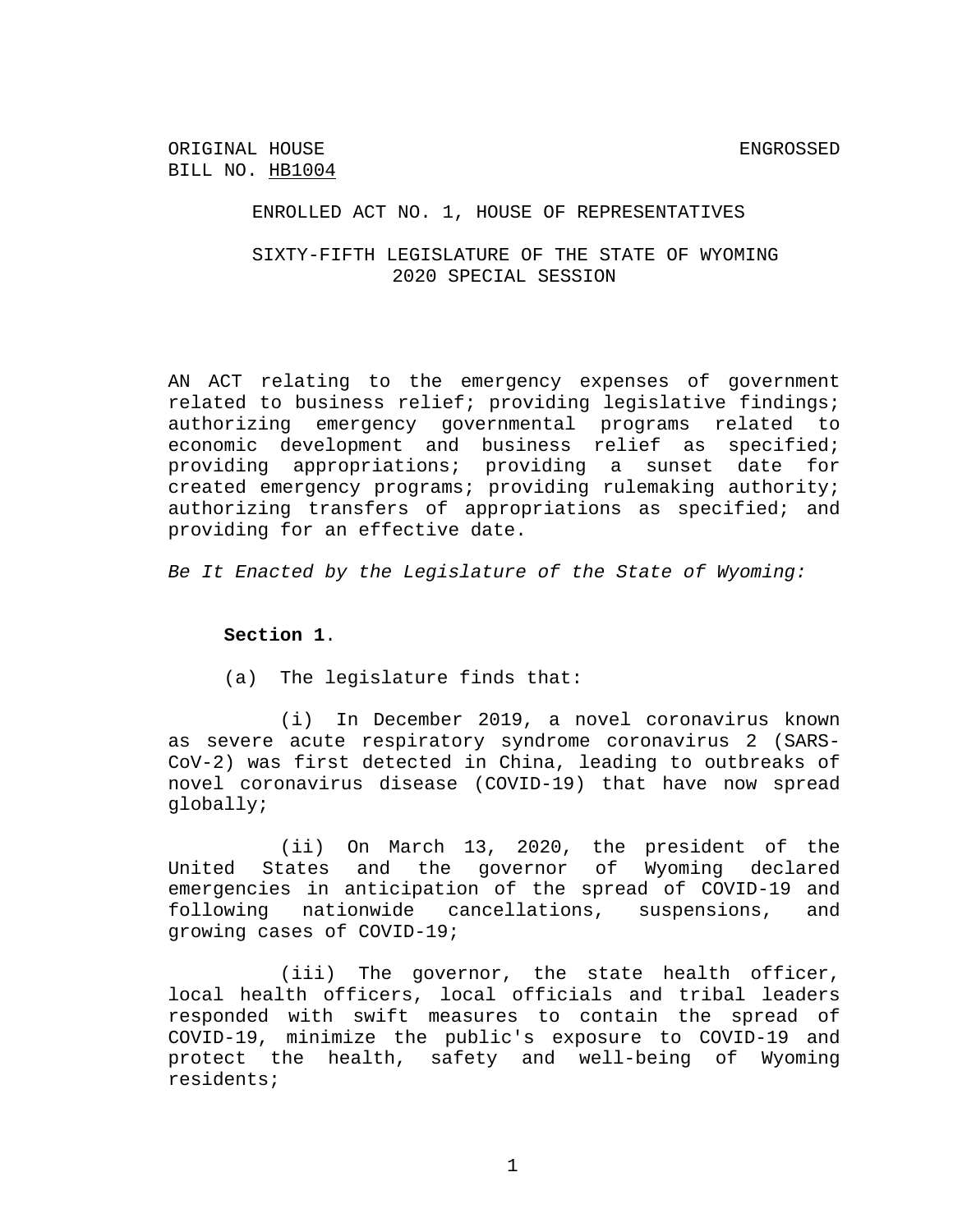#### ENROLLED ACT NO. 1, HOUSE OF REPRESENTATIVES

## SIXTY-FIFTH LEGISLATURE OF THE STATE OF WYOMING 2020 SPECIAL SESSION

(iv) Among other actions, the governor and the state health officer enacted statewide orders that limited gatherings to ten (10) people or less and that required many Wyoming businesses to close or to severely curtail their operations in order to protect the health and safety of all Wyoming residents;

(v) The public health crisis and the required closures have caused Wyoming businesses to experience an unprecedented and unforeseen loss of revenue and income. Accordingly, it is unclear whether those businesses will be able to adequately recover and continue contributing to Wyoming's economy;

(vi) The Wyoming businesses that have been affected by the public health crisis and required closures also help provide critical products, supplies and services to Wyoming residents and industries;

(vii) While it is not currently possible to fully assess the scope, duration and severity of the impact of the public health crisis to Wyoming businesses, the recovery efforts will require a dedicated response by Wyoming's state government, tribal governments and local governments of Wyoming's counties, cities, towns and political subdivisions;

(viii) The federal Coronavirus Aid, Relief, and Economic Security (CARES) Act, P.L. No. 116-136, has provided the state government of Wyoming with relief funds of one billion two hundred fifty million dollars (\$1,250,000,000.00) to cover costs that are necessary expenditures incurred due to the public health crisis with respect to COVID-19. Further federal stimulus aid may be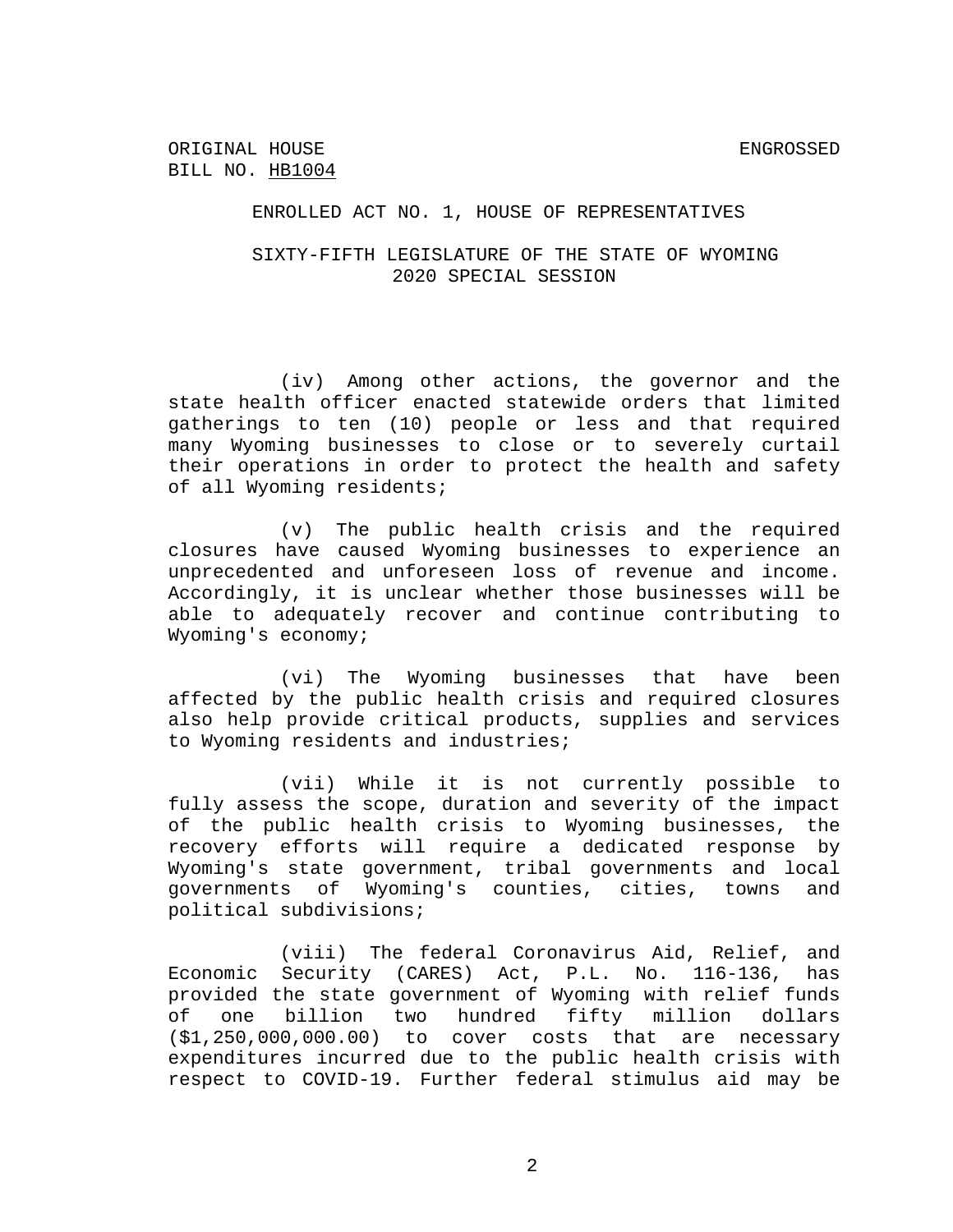## SIXTY-FIFTH LEGISLATURE OF THE STATE OF WYOMING 2020 SPECIAL SESSION

forthcoming to the states from the federal government to address this crisis;

(ix) Due to the extraordinary circumstances of the COVID-19 public health crisis and resulting economic devastation, joint action of the legislature and executive branches in determining how the CARES Act relief funds are expended will result in the greatest benefit to the state;

(x) Among other things, payments to state and local programs to support Wyoming businesses and economic development projects are a priority need requiring funding from these and any future federal stimulus funds.

(b) In order to address the harms that Wyoming businesses experienced because of the public health crisis and to ensure the availability of and an adequate supply of goods and services to Wyoming's residents and industries, the legislature finds that the state has an obligation to use a portion of the CARES Act relief funds and any other federal stimulus funds made available to the state to ensure that Wyoming businesses can remain open and contribute to Wyoming's economy.

## **Section 2.**

(a) As used in this section:

(i) "Council" means the Wyoming business council;

(ii) "Eligible business" means a business that:

(A) Was established on or before the date of enactment of any order issued by the state or any local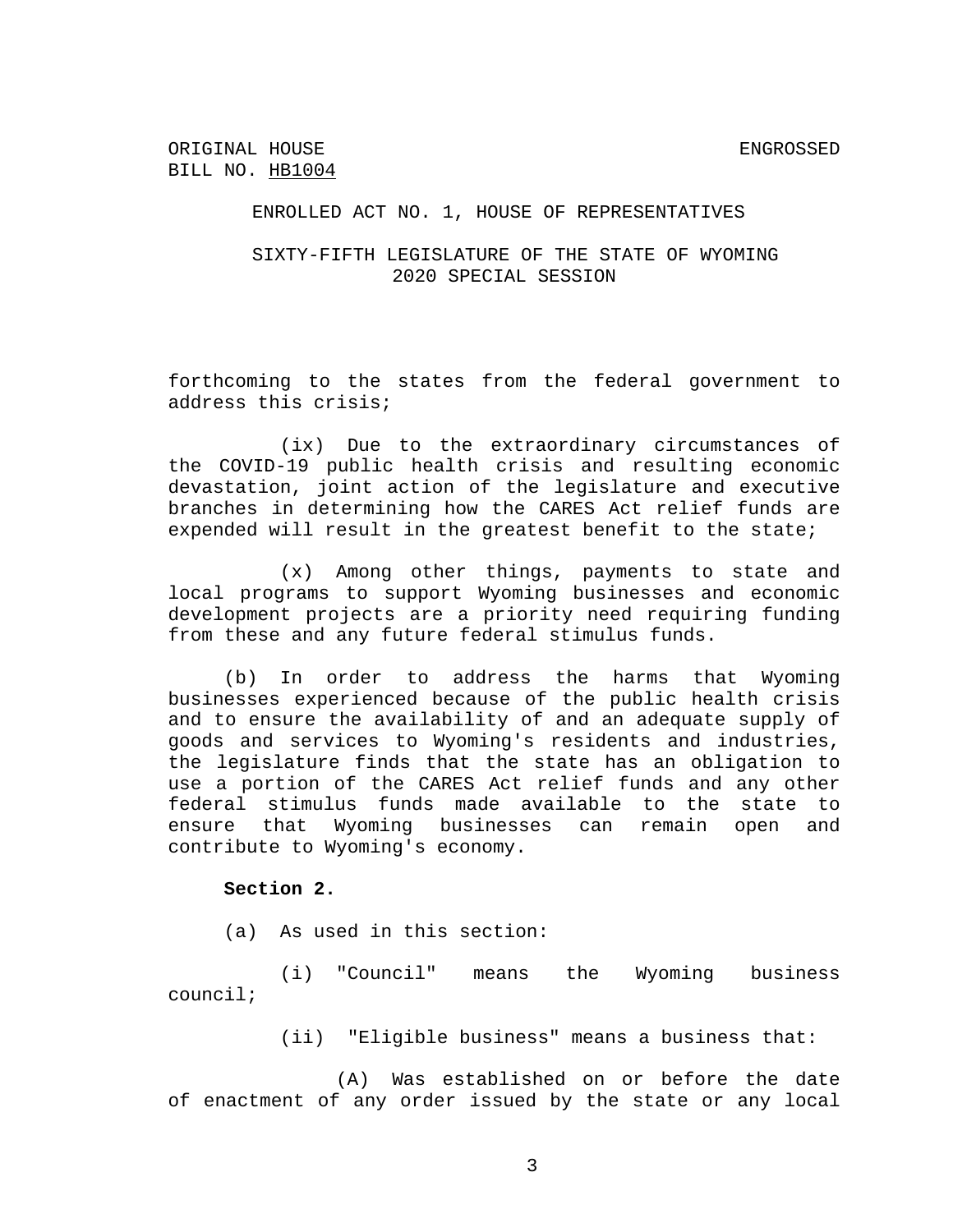#### ENROLLED ACT NO. 1, HOUSE OF REPRESENTATIVES

# SIXTY-FIFTH LEGISLATURE OF THE STATE OF WYOMING 2020 SPECIAL SESSION

government of Wyoming that required closures of businesses in response to the COVID-19 pandemic;

(B) Is independently owned and operated;

(C) Is headquartered in Wyoming or has its principal operations located in Wyoming; and

(D) On March 31, 2020, had employed fifty (50) full-time employees or less.

(iii) "Required closure" means the closure of a business that was ordered by the state or any local government of Wyoming in an order issued or in effect beginning March 15, 2020 in response to the COVID-19 pandemic. "Required closure" shall also include the interruption of a business's normal business as a result of any closures or state or local public health orders associated with the COVID-19 pandemic.

(b) The Wyoming business interruption stipend program is hereby created. The Wyoming business council shall establish and administer this temporary program to reimburse eligible businesses for the costs of business interruptions caused by required closures. Stipends awarded under this section shall:

(i) Not be awarded until an eligible business submits, and the council approves, an application. The application shall be developed by the council and shall require each applicant to certify that the business is an eligible business as defined by this section and that knowingly making a false statement to the council on the application is prohibited and may result in the applicant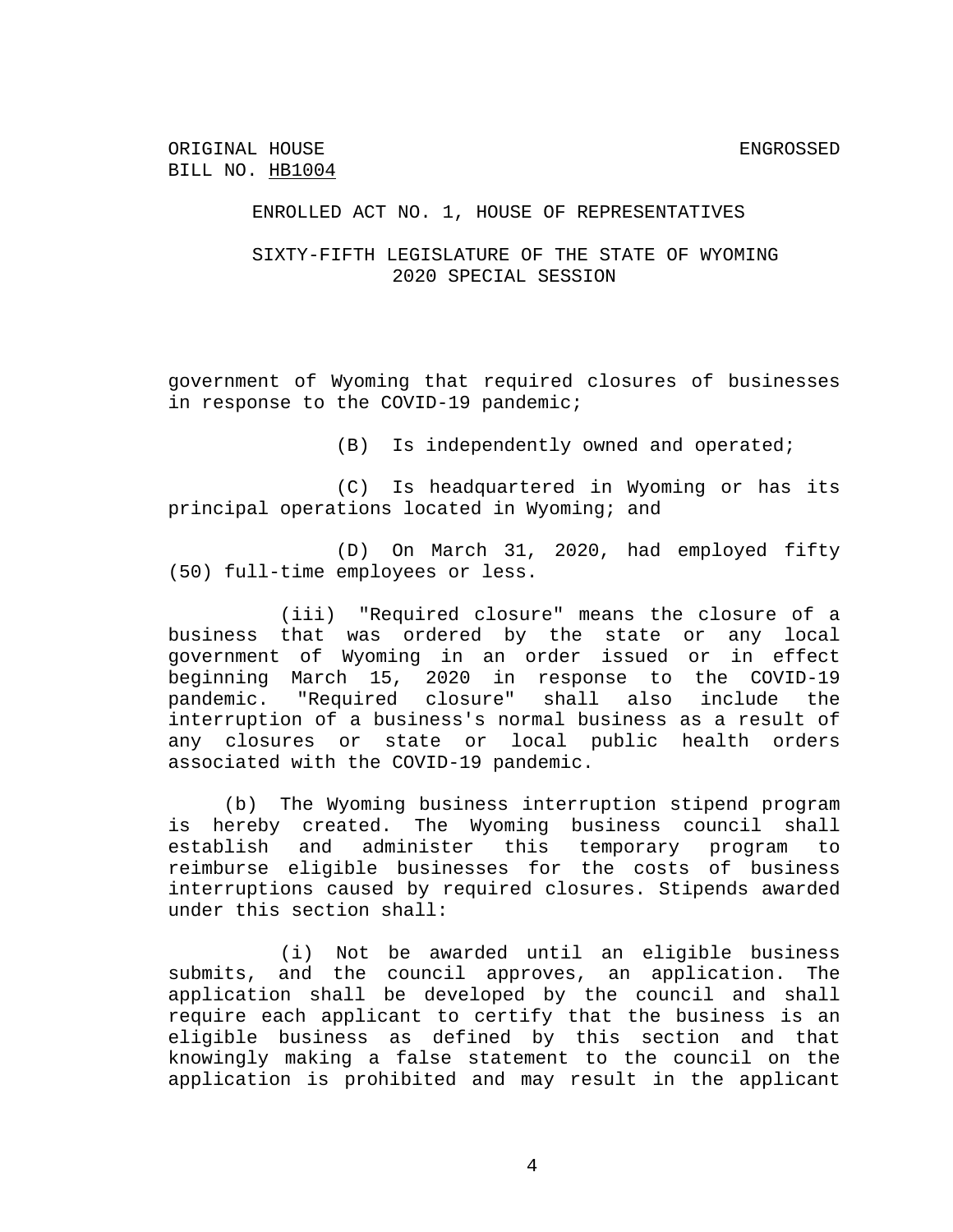# SIXTY-FIFTH LEGISLATURE OF THE STATE OF WYOMING 2020 SPECIAL SESSION

being required to repay all funds awarded under this section;

(ii) Be conditioned upon the applicant certifying to the council that the eligible business has incurred actual losses as a result of business interruptions due to a required closure;

(iii) Be twenty thousand dollars (\$20,000.00), plus the greater of an additional two thousand dollars (\$2,000.00) for every one (1) full-time employee and an additional one thousand dollars (\$1,000.00) for every one (1) part-time employee that the eligible business had employed in Wyoming on March 31, 2020 or two thousand dollars (\$2,000.00) for every full-time equivalent employee which for purposes of this paragraph shall be determined by dividing all verifiable Wyoming employee hours worked between April 1, 2019 and March 31, 2020 by two thousand eighty (2080) hours and with the business owner counted as one (1) full-time equivalent employee. In no event shall a stipend issued under this section exceed fifty thousand dollars (\$50,000.00);

(iv) Be made only with funds provided to the state government of Wyoming under the federal CARES Act. No other funds of any kind and from any source shall be expended on the payment of stipends awarded under this section.

(c) In awarding stipends under this section, the council shall give preference to those eligible businesses that, as of the date of submitting an application for a stipend under subsection (b) of this section, has not received any funding from the paycheck protection program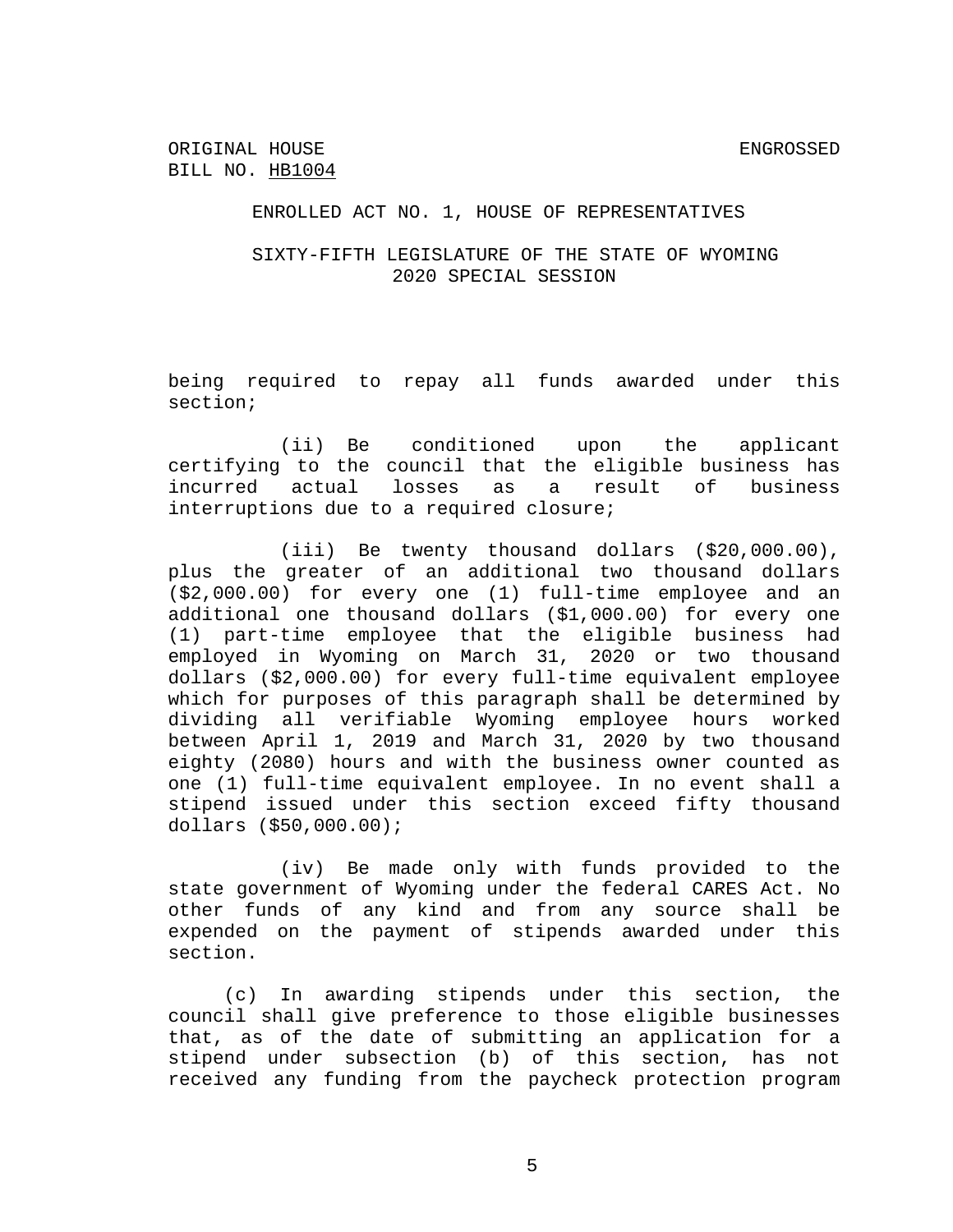# SIXTY-FIFTH LEGISLATURE OF THE STATE OF WYOMING 2020 SPECIAL SESSION

established by the Coronavirus Aid, Relief, and Economic Security (CARES) Act, P.L. No. 116-136.

(d) The council shall promulgate any emergency and regular rules necessary to administer the program authorized by this section.

(e) The attorney general shall review in writing the legality of the program and any rules established for the program authorized by this section.

(f) No expenditure of funds shall be made under this section except in accordance with state and federal laws, regulations and orders.

(g) The council may conduct and contract for random audits of eligible businesses receiving stipends under this section to ensure awarded funds are expended in compliance with state and federal law.

(h) There is appropriated to the Wyoming business council fifty million dollars (\$50,000,000.00) from any funds appropriated in 2020 House Bill 1001, Section 2(b) and as authorized and made available for expenditure in Section  $2(c)(i)$ , or 2020 Senate File 1001, Section  $2(b)$  and as authorized and made available for expenditure in Section  $2(c)(i)$ , if enacted into law. If a COVID-19 relief account or other similarly named account is created for the deposit of COVID-19 related emergency response funds, this appropriation shall be made from that account. This appropriation shall be used only for the establishment and operation of the program authorized by this section. Except as provided by Section 5 of this act, this appropriation shall not be transferred or expended for any other purpose. Any unobligated, unexpended funds remaining from this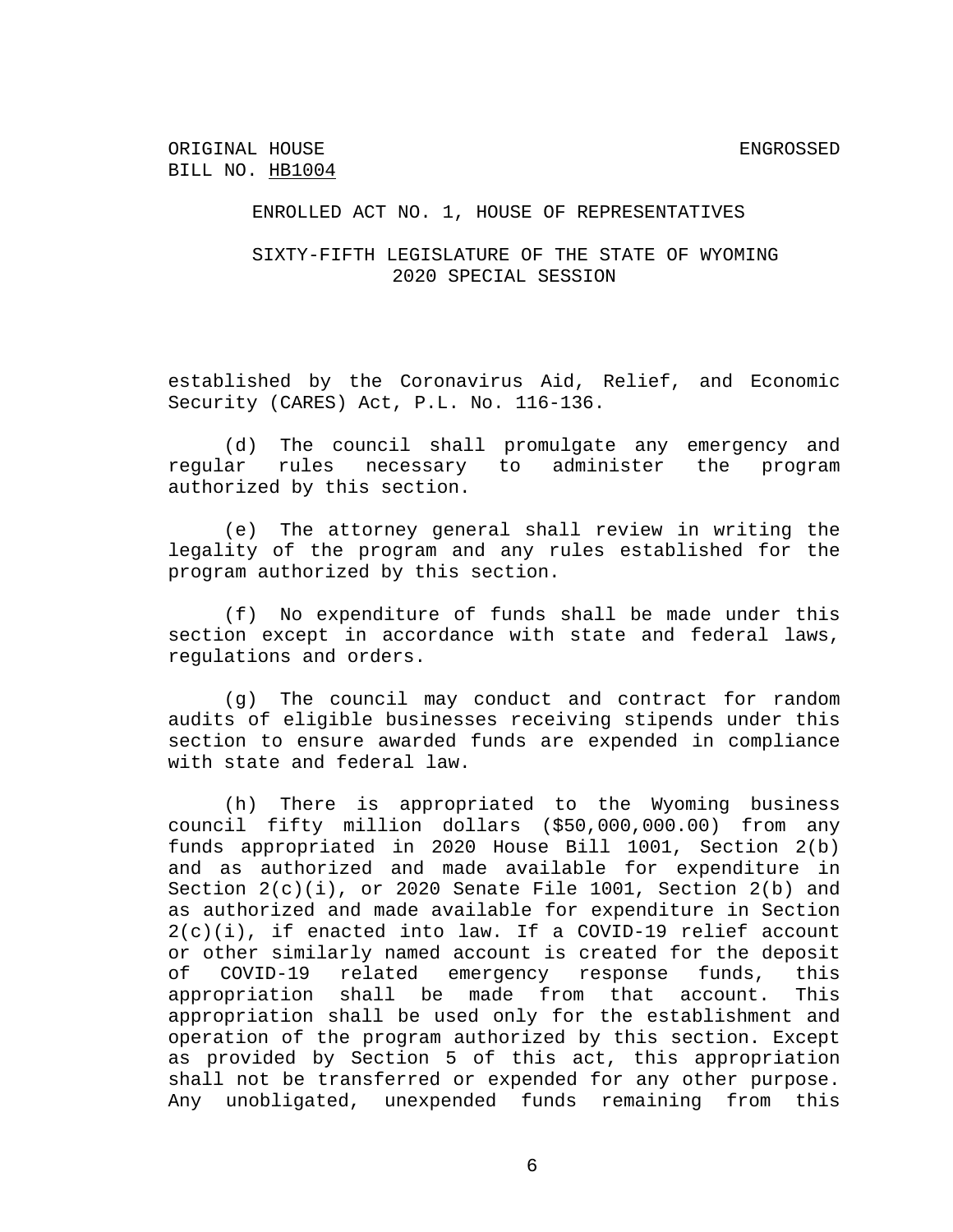# SIXTY-FIFTH LEGISLATURE OF THE STATE OF WYOMING 2020 SPECIAL SESSION

appropriation on December 30, 2020 shall revert as provided by law.

(j) The program created by this section shall terminate on December 30, 2020.

#### **Section 3.**

(a) As used in this section:

(i) "Business required to close" means any business ordered to close because of the novel coronavirus or COVID-19 pursuant to an order by the governor or the state health officer that was promulgated between March 13, 2020 and May 15, 2020, provided that the business that closed is a type of business specified in the closure order;

(ii) "Council" means the Wyoming business council;

(iii) "Eligible business" means a business that:

(A) Was established on or before the date of enactment of any order issued by the state or any local government of Wyoming that required closures of businesses in response to the COVID-19 pandemic;

(B) Is independently owned and operated;

(C) Is headquartered in Wyoming or has its principal operations located in Wyoming; and

(D) On March 31, 2020, had employed one hundred (100) full-time employees or less. The employee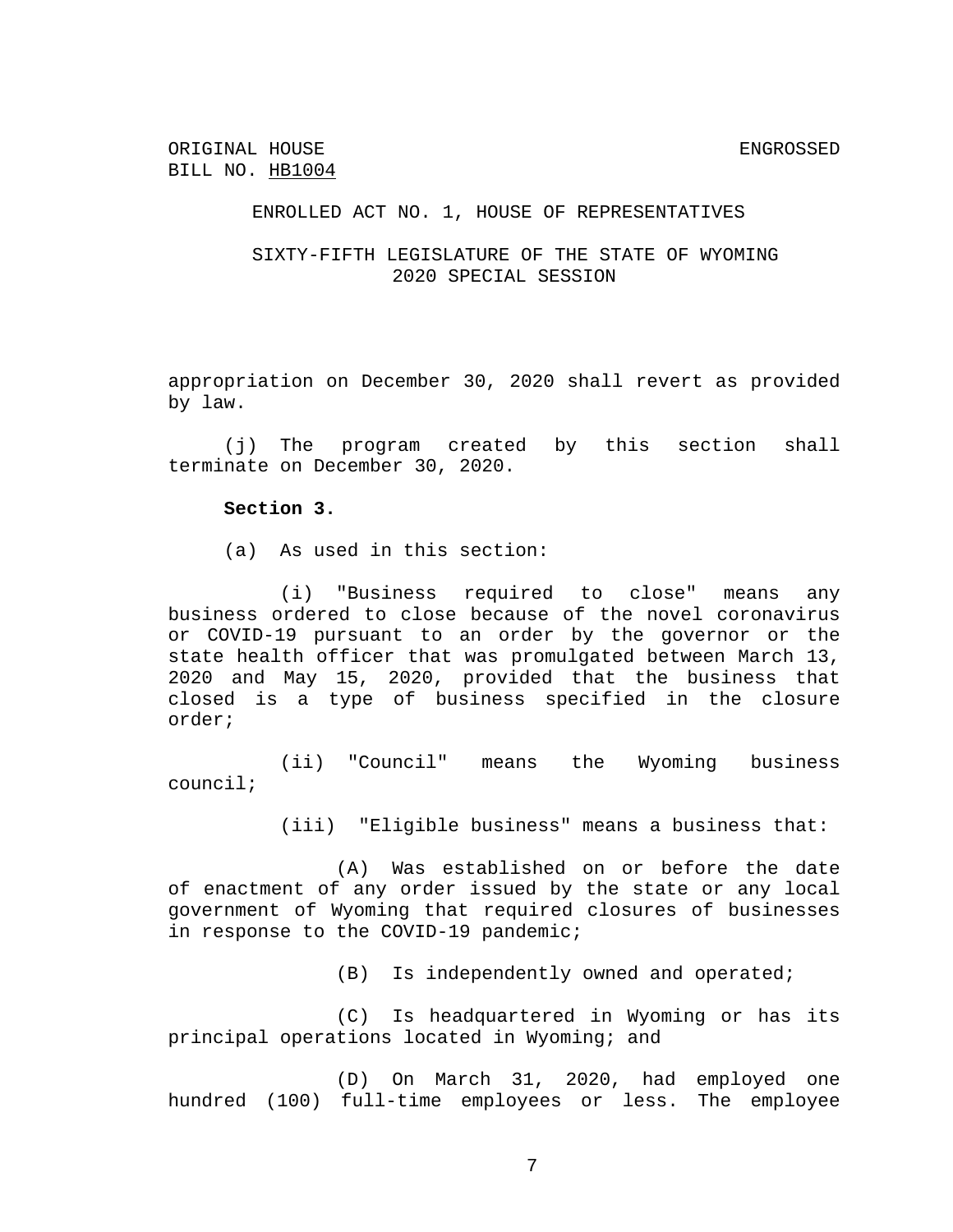# SIXTY-FIFTH LEGISLATURE OF THE STATE OF WYOMING 2020 SPECIAL SESSION

requirement of this subparagraph shall not apply to stipends awarded under this section upon good cause shown by the eligible business to the council as provided by rule of the council.

(iv) "Required closure" means the closure of a business that was ordered by the state or any local government of Wyoming in an order issued or in effect beginning March 15, 2020 in response to the COVID-19 pandemic. "Required closure" shall also include the interruption of a business's normal business as a result of any closures or public health orders or as a result of the public health crisis with respect to COVID-19.

(b) The coronavirus business relief stipend program is hereby created. The Wyoming business council shall establish and administer this temporary program for the purpose of providing stipends to eligible businesses adversely impacted by the COVID-19 pandemic or by required closures. Stipends shall be awarded under this section in accordance with the following:

(i) Any eligible business may apply to the council for a stipend under this section. The application shall require the applicant to certify that it is an eligible business as defined by this section. The application shall also provide that knowingly making a false statement to the council on the application is prohibited and may result in the applicant being required to repay all funds awarded under this section;

(ii) The council may contract with financial institutions and other businesses to carry out the program created by this section and distribute stipends awarded under this section;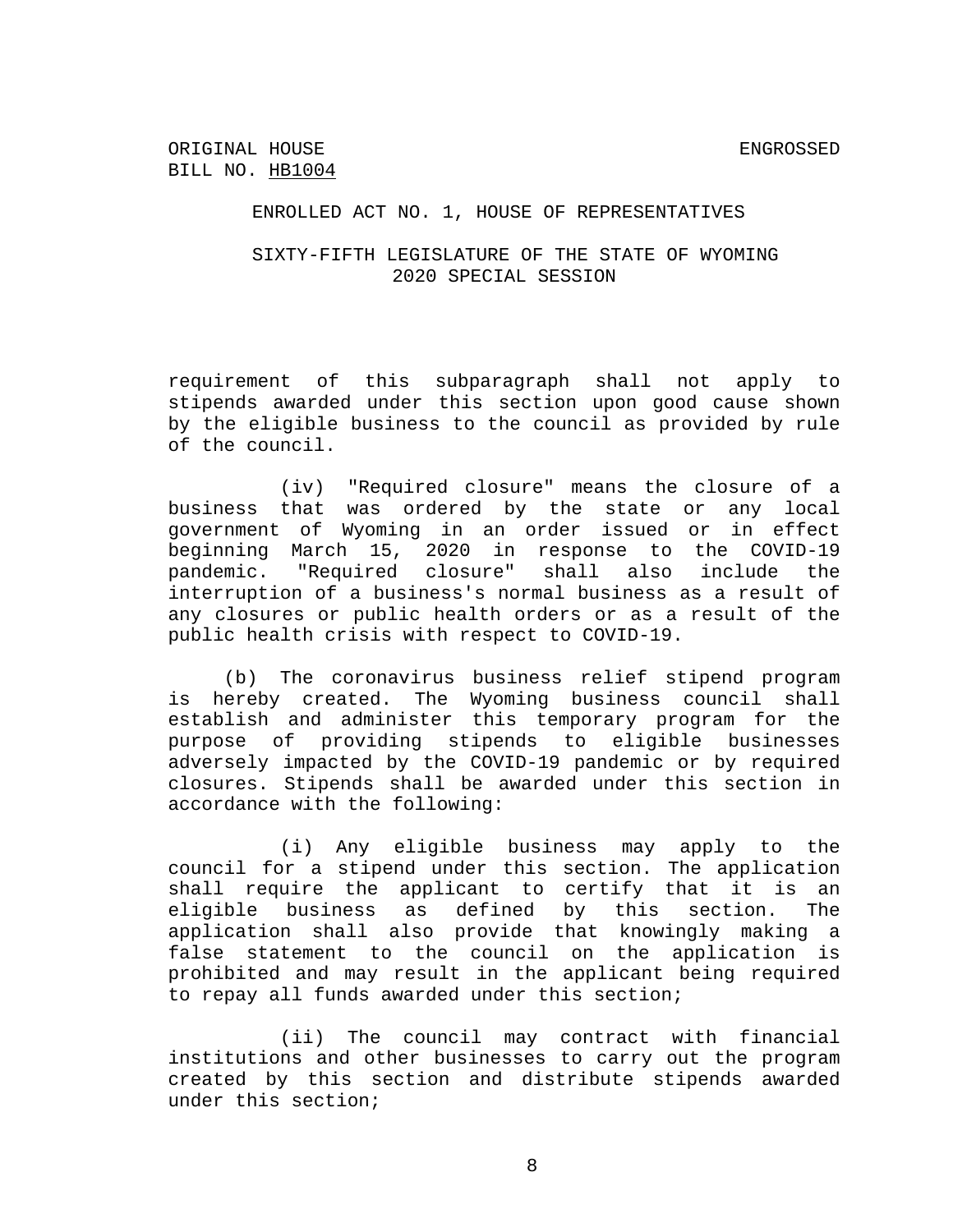ORIGINAL HOUSE SAND SERVICES AND THE SERVICES ORIGINAL HOUSE SERVICES AND THE SERVICES ORIGINAL TO A SERVICE O BILL NO. HB1004

### ENROLLED ACT NO. 1, HOUSE OF REPRESENTATIVES

# SIXTY-FIFTH LEGISLATURE OF THE STATE OF WYOMING 2020 SPECIAL SESSION

(iii) No stipend shall be awarded under this section without the applicant first submitting an expenditure plan on a simple form provided by the council. The council may request that the applicant provide any additional information necessary to determine the adequacy of the applicant's submitted plan;

(iv) Stipends awarded under this section shall be used by the eligible business for the following expenditures and expenses associated with the COVID-19 pandemic:

- (A) Payroll costs;
- (B) Business supplies;

(C) Business equipment including equipment necessary to resuming normal business operations and equipment necessary to modify business operations in response to the COVID-19 pandemic or to public health guidelines;

(D) Other business expenses, including but not limited to rent or mortgage payments, utilities and other operational costs;

(E) Any other expenditure or expense related to business interruption due to the COVID-19 pandemic.

(v) Before making a stipend under this section, the applicant shall demonstrate to the council's satisfaction the actual losses that the eligible business has incurred as a result of the COVID-19 pandemic or as a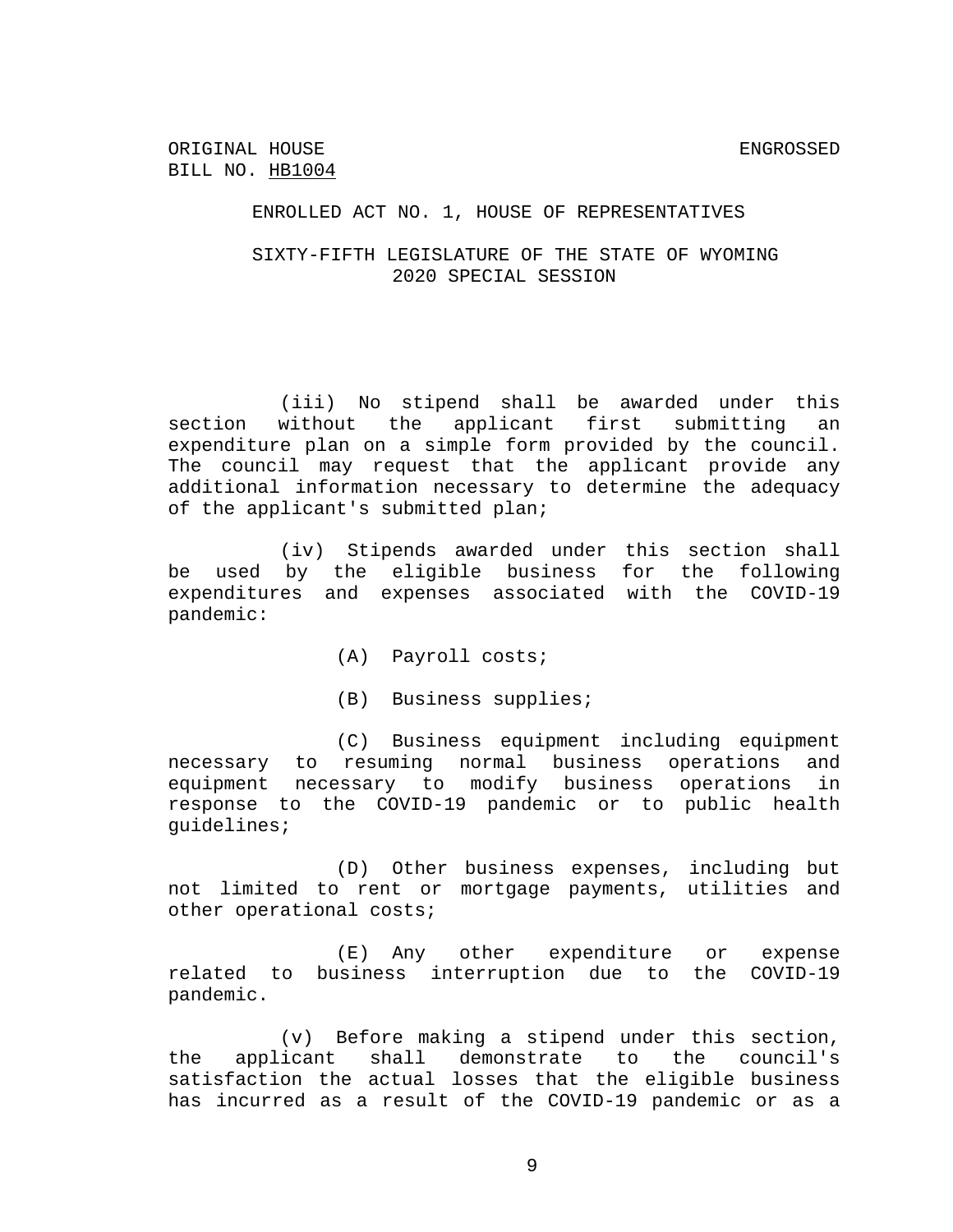#### ENROLLED ACT NO. 1, HOUSE OF REPRESENTATIVES

## SIXTY-FIFTH LEGISLATURE OF THE STATE OF WYOMING 2020 SPECIAL SESSION

result of business interruptions due to a required closure or a public health order;

(vi) Stipends awarded under this section shall not exceed three hundred thousand dollars (\$300,000.00) for each eligible business;

(vii) Stipends shall be made only with funds provided to the state government of Wyoming under the federal CARES Act. No other funds of any kind and from any source shall be expended on the stipends awarded under this section;

(viii) Subject to federal law, stipends awarded under this section shall be conditioned upon the eligible business agreeing to:

(A) Continue to maintain a meaningful nexus to the state of Wyoming for not less than three (3) years after receiving a stipend under this section;

(B) Provide a report to the council not later than December 30, 2020 that describes how the funds were expended as authorized by paragraph (iv) of this subsection in response to the COVID-19 public health crisis;

(C) Repay all funds provided under this section plus interest at the rate of two percent (2%) per annum if the eligible business uses stipend funds for expenses not authorized by this section.

(ix) In awarding stipends under this section, the council shall take into consideration any funds received through the program created by Section 2 of this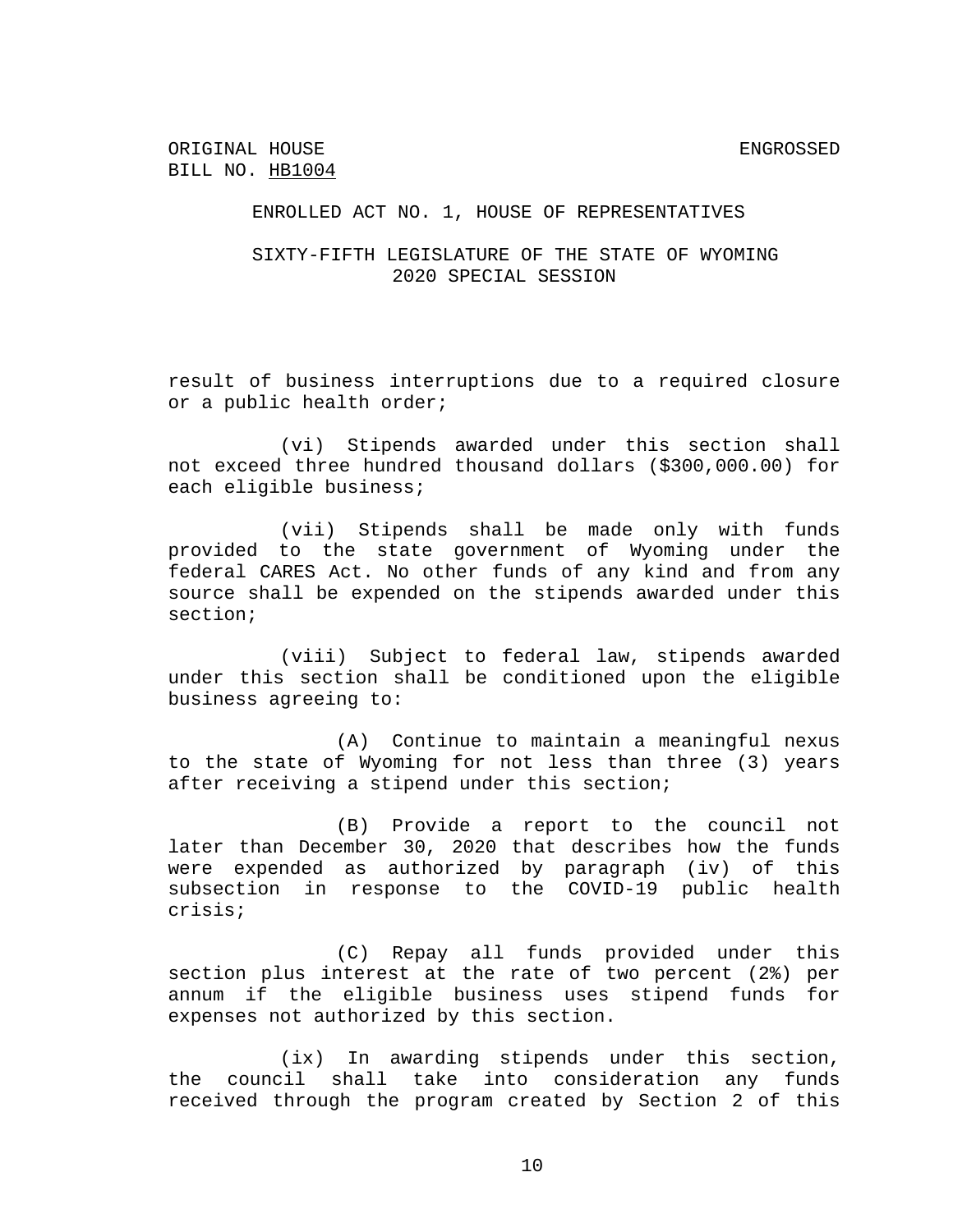#### ENROLLED ACT NO. 1, HOUSE OF REPRESENTATIVES

SIXTY-FIFTH LEGISLATURE OF THE STATE OF WYOMING 2020 SPECIAL SESSION

act, the federal paycheck protection program and any other funding available through the CARES Act and other state and federal programs in response to the COVID-19 pandemic.

(c) Any eligible business that is a business required to close as defined by paragraph (a)(i) of this section may apply to the council on a form provided by the council for a supplemental closure stipend under the program as provided by this subsection. The council shall award supplemental closure stipends to businesses required to close after consideration of the following factors for each applicant:

(i) The loss of income and revenue as a result of the ordered closures;

(ii) The change in the amount of expenses as a result of the ordered closures;

(iii) Whether the business received any state or federal funds in support of the business to reduce expenses or costs during the COVID-19 pandemic;

(iv) Any other factor established by rule of the council.

(d) The council shall promulgate any emergency and regular rules necessary to administer the program authorized by this section.

(e) The attorney general shall review in writing the legality of the program and any rules established for the program authorized by this section.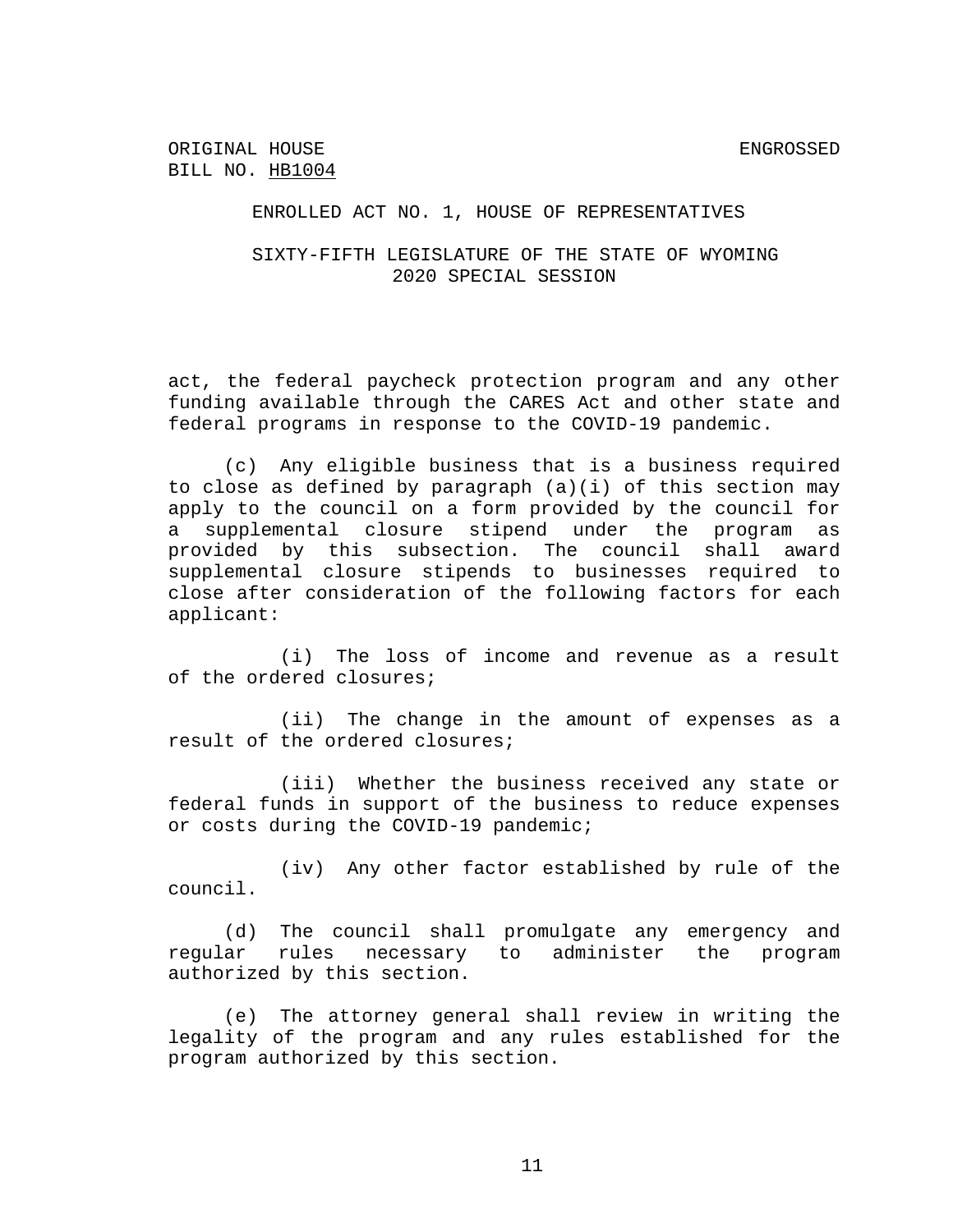#### ENROLLED ACT NO. 1, HOUSE OF REPRESENTATIVES

# SIXTY-FIFTH LEGISLATURE OF THE STATE OF WYOMING 2020 SPECIAL SESSION

(f) No expenditure of funds shall be made under this section except in accordance with state and federal laws, regulations and orders.

(g) The council may conduct and contract for random audits of eligible businesses receiving stipends awarded under this section to ensure funds are expended in compliance with state and federal law.

(h) There is appropriated to the Wyoming business council two hundred twenty-five million dollars (\$225,000,000.00) from any funds appropriated in 2020 House Bill 1001, Section 2(b) and as authorized and made available for expenditure in Section 2(c)(i), or 2020 Senate File 1001, Section 2(b) and as authorized and made available for expenditure in Section 2(c)(i), if enacted into law. If a COVID-19 relief account or other similarly named account is created for the deposit of COVID-19 related emergency response funds, this appropriation shall be made from that account. This appropriation shall be used only for the establishment and operation of the program authorized by this section. Of this federal funds appropriation, fifty million dollars (\$50,000,000.00) shall be expended only on the supplemental closure stipends as provided by subsection (c) of this section. Except as provided in Section 5 of this act, this appropriation shall not be transferred or expended for any other purpose. Any unobligated, unexpended funds remaining from this appropriation on December 30, 2020 shall revert as provided by law.

(j) The program created by this section shall terminate on December 30, 2020.

**Section 4.**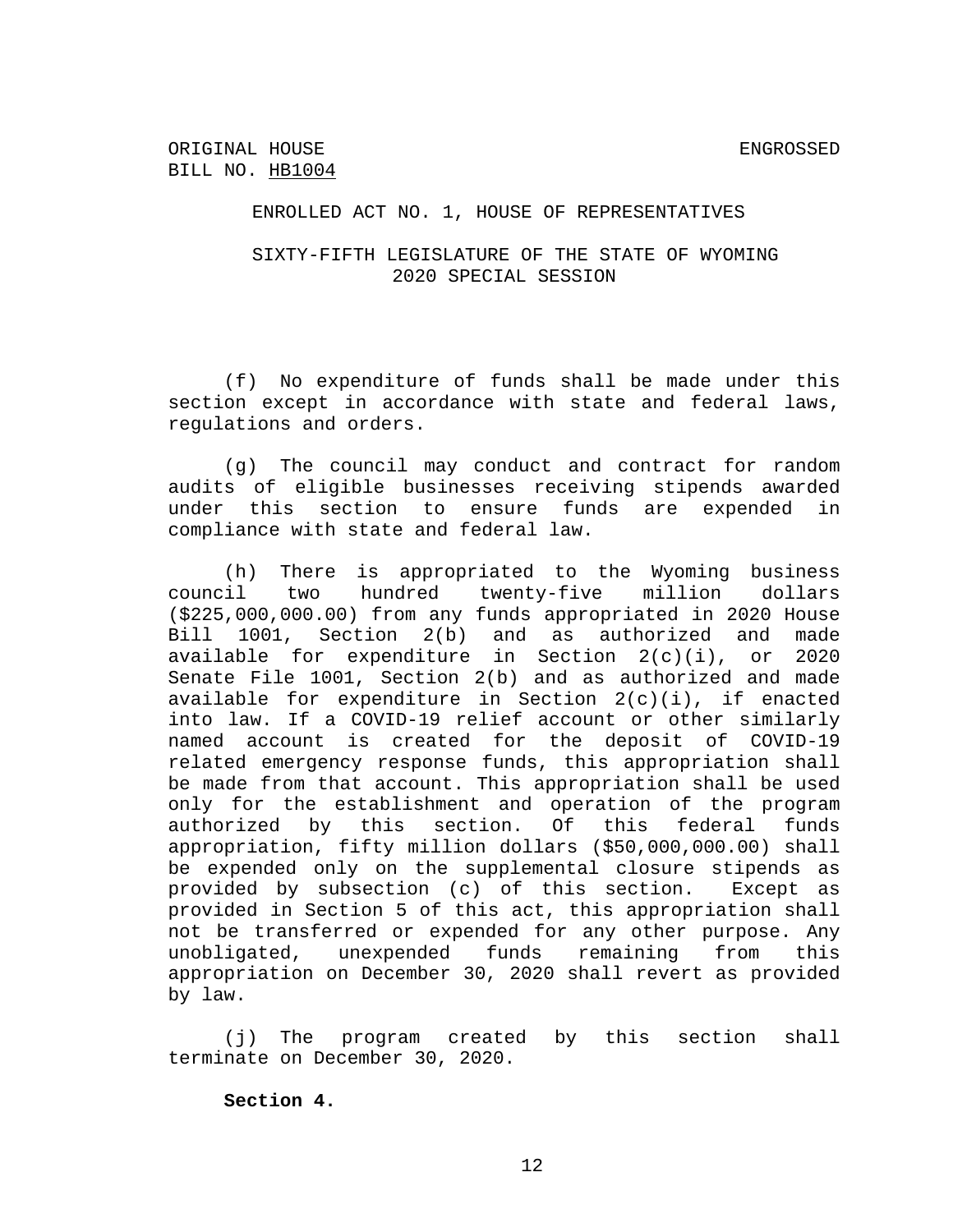#### ENROLLED ACT NO. 1, HOUSE OF REPRESENTATIVES

SIXTY-FIFTH LEGISLATURE OF THE STATE OF WYOMING 2020 SPECIAL SESSION

(a) As used in this section:

(i) "Council" means the Wyoming business council;

(ii) "COVID-related expenses" means actual expenses incurred in Wyoming for the health and safety of Wyoming employees and expenses incurred by Wyoming employers to comply with public health guidelines for the health and safety of Wyoming employees as a result of the COVID-19 pandemic and include cleaning products, sanitizers, personal protection equipment, other safety equipment, expenses related to training to implement necessary and required protocols to continue operating the business and expenses related to hiring and paying employees necessary to implement protocols associated with screening, safety, security, cleaning and sanitizing business premises;

(iii) "Eligible business" means a business that was established on or before the date of enactment of any order issued by the state or any local government of Wyoming that established required closures of businesses in response to the COVID-19 pandemic.

(b) The coronavirus mitigation stipend program is hereby created. The Wyoming business council shall establish and administer this temporary program for the purpose of providing stipends to reimburse eligible businesses adversely impacted by the COVID-19 pandemic for COVID-related expenses. Stipends issued under this section shall: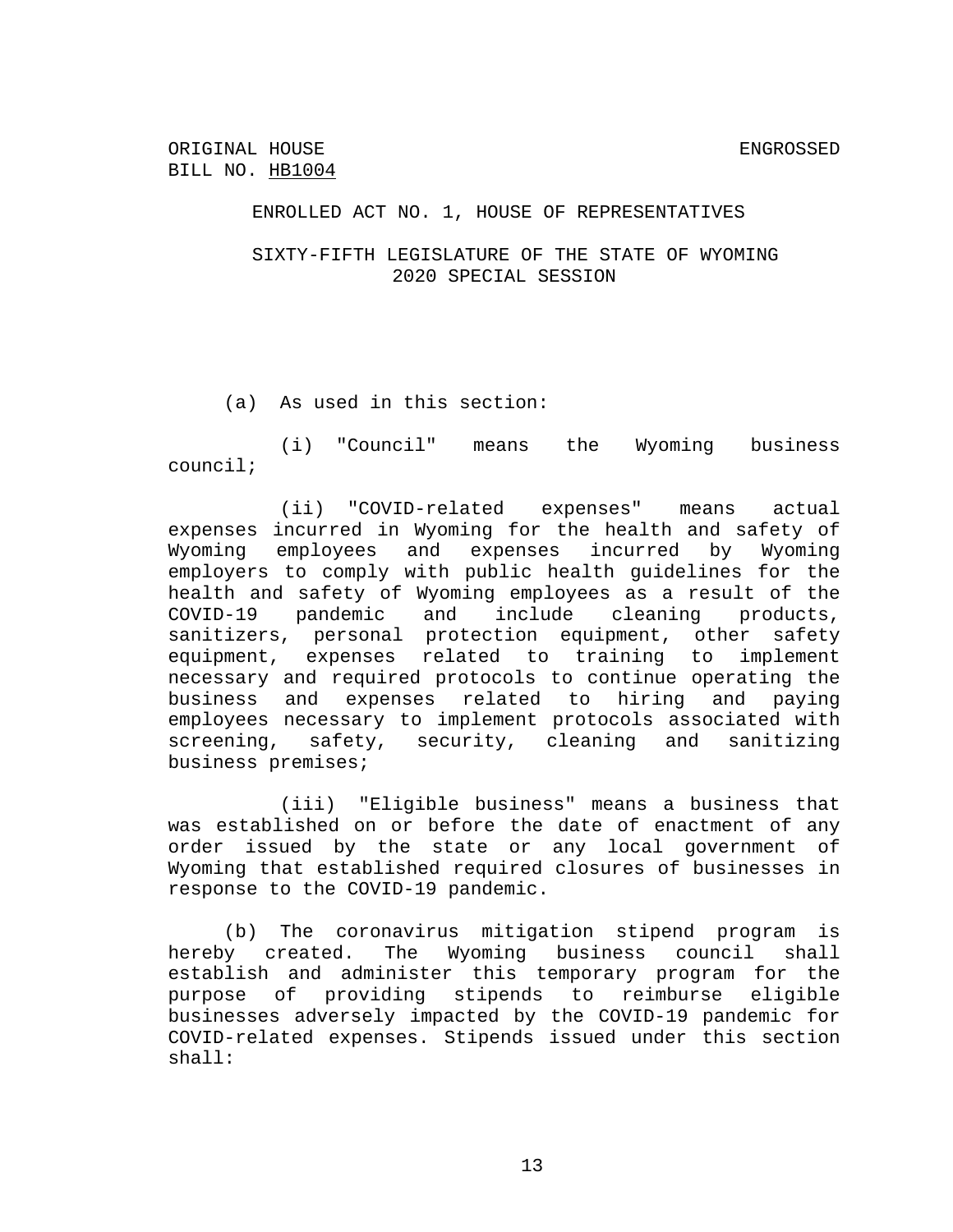ORIGINAL HOUSE SAND SENGROSSED SENGROSSED BILL NO. HB1004

ENROLLED ACT NO. 1, HOUSE OF REPRESENTATIVES

SIXTY-FIFTH LEGISLATURE OF THE STATE OF WYOMING 2020 SPECIAL SESSION

(i) Not be awarded until an eligible business submits, and the council approves, an application. The application shall be developed by the council and shall require each applicant to certify that the business is an eligible business as defined by this section and that knowingly making a false statement to the council on the application is prohibited and may result in the applicant being required to repay all funds awarded under this section;

(ii) Be made only to reimburse COVID-related expenses that an eligible business actually incurred between March 1, 2020 and December 1, 2020;

(iii) Be conditioned upon the eligible business demonstrating to the council's satisfaction in the application that it has incurred COVID-related expenses reimbursable by the stipend provided in this section;

(iv) Be in an amount not to exceed five hundred thousand dollars (\$500,000.00);

(v) Be made only with funds provided to the state government of Wyoming under the federal CARES Act. No other funds of any kind and from any source shall be expended to pay stipends awarded under this section.

(c) The council shall promulgate any emergency and regular rules necessary to administer the program authorized by this section.

(d) The attorney general shall review in writing the legality of the program and any rules established for the program authorized by this section.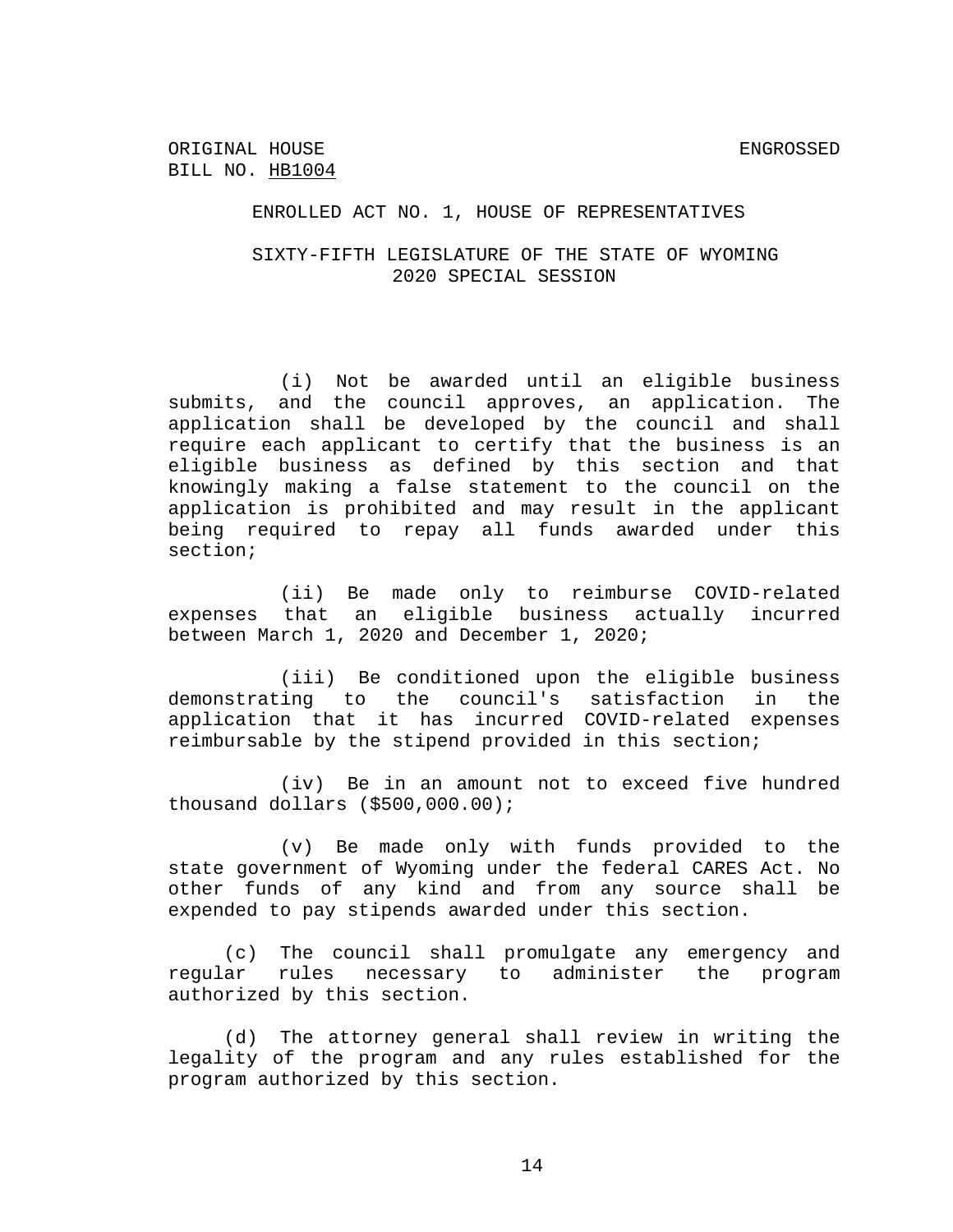# SIXTY-FIFTH LEGISLATURE OF THE STATE OF WYOMING 2020 SPECIAL SESSION

(e) No expenditure of funds shall be made under this section except in accordance with state and federal laws, regulations and orders.

(f) The council may conduct and contract for random audits of eligible businesses receiving stipends under this section to ensure funds are expended in compliance with state and federal law.

(g) There is appropriated to the Wyoming business council fifty million dollars (\$50,000,000.00) from any funds appropriated in 2020 House Bill 1001, Section 2(b) and as authorized and made available for expenditure in Section  $2(c)(i)$ , or 2020 Senate File 1001, Section  $2(b)$  and as authorized and made available for expenditure in Section  $2(c)(i)$ , if enacted into law. If a COVID-19 relief account or other similarly named account is created for the deposit of COVID-19 related emergency response funds, this appropriation shall be made from that account. This appropriation shall be used only for the establishment and operation of the program authorized by this section. Except as provided in section 5 of this act, this appropriation shall not be transferred or expended for any other purpose. Any unobligated, unexpended funds remaining from this appropriation on December 30, 2020 shall revert as provided by law.

(h) The program created by this section shall terminate on December 30, 2020.

#### **Section 5.**

(a) Notwithstanding W.S. 9-2-1005(a) and (c), the governor is authorized to transfer for the period beginning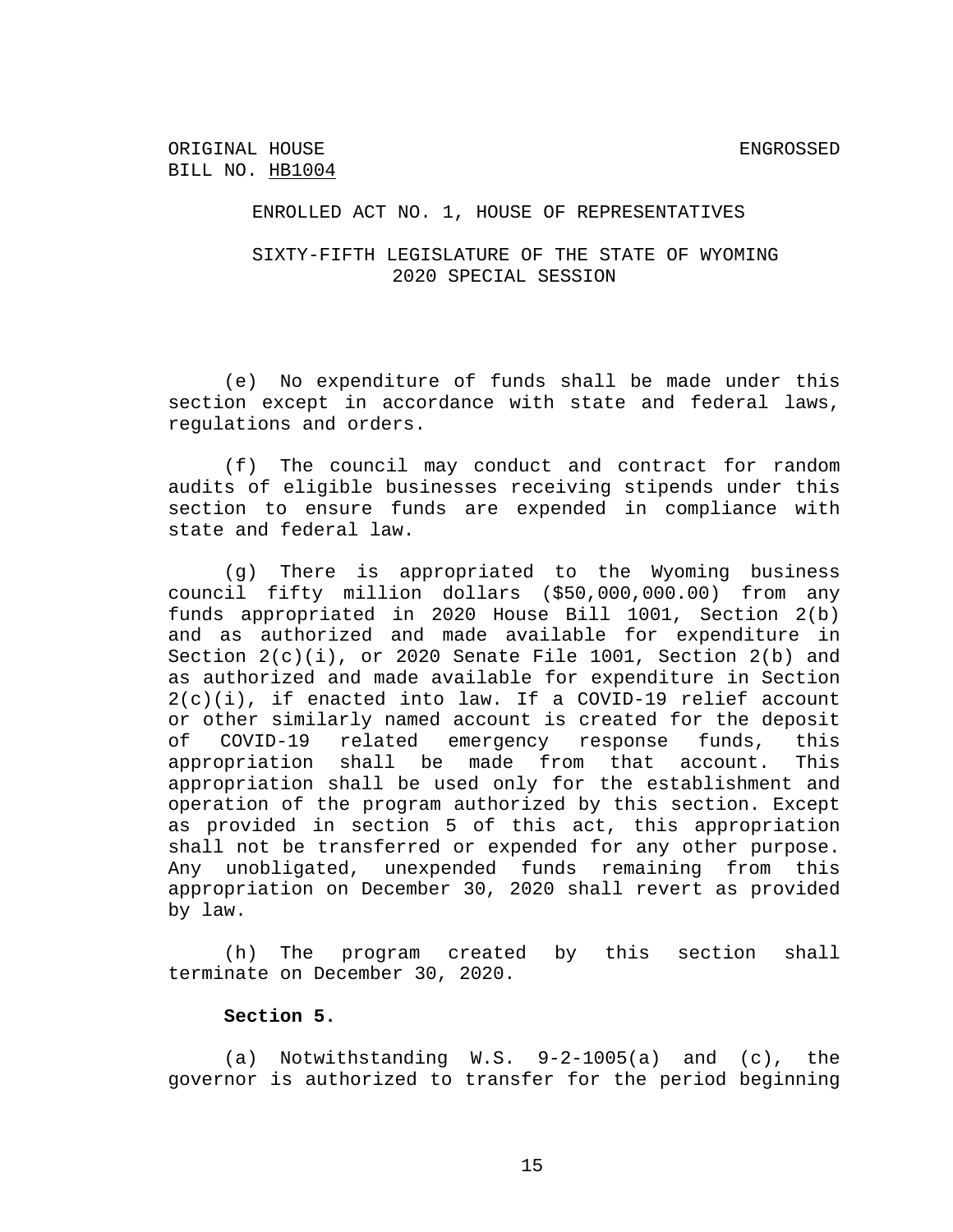# SIXTY-FIFTH LEGISLATURE OF THE STATE OF WYOMING 2020 SPECIAL SESSION

with the effective date of this act and ending December 30, 2020:

(i) Between the programs created by Sections 2, 3 and 4 of this act and between any programs created by 2020 House Bill 1002 or 2020 Senate File 1002 if enacted into law, twenty-five percent (25%) of the total appropriation for the individual program when determined by the governor as beneficial or necessary for the state to respond to the public health crisis and the impacts caused by COVID-19;

(ii) Between any other agency or program receiving funds appropriated in 2020 House Bill 1001, Section 2(b) or in 2020 Senate File 1001, Section 2(b), and between any of the programs created by Sections 2, 3 and 4 of this act, twenty-five percent (25%) of the total appropriation for the individual program created by Sections 2, 3 and 4 and for the individual program created by 2020 House Bill 1002, Section 4 or by 2020 Senate File 1002, Section 4, when determined by the governor as beneficial or necessary for the state to respond to the public health crisis and the impacts caused by COVID-19. Any transfer made under this paragraph shall be subject to the limitations on the authorization for expenditure of the appropriation in 2020 House Bill 1001, Section 2(b) as provided by 2020 House Bill 1001, Section 2(c) and to the limitations on the authorization for expenditure of the appropriation in 2020 Senate File 1001, Section 2(b) as provided by 2020 Senate File 1001, Section 2(c).

(b) All transfers authorized under this section shall be approved by the governor and reported to the joint appropriations committee and the joint minerals, business and economic development interim committee through the B-11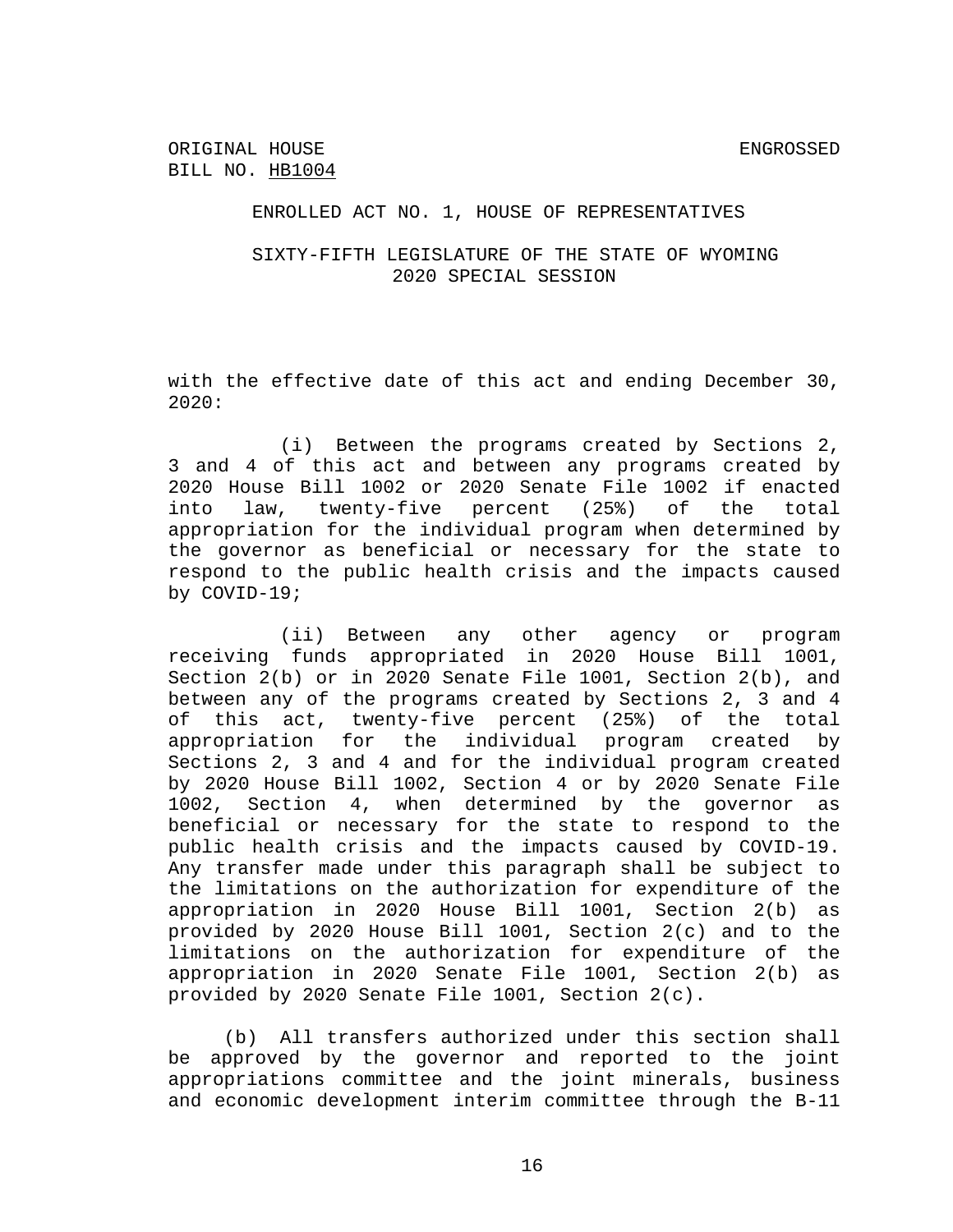ENROLLED ACT NO. 1, HOUSE OF REPRESENTATIVES

SIXTY-FIFTH LEGISLATURE OF THE STATE OF WYOMING 2020 SPECIAL SESSION

process as authorized by W.S. 9-2-1005(b)(ii) and reported pursuant to W.S. 9-2-1013(b). The transfers authorized by this section shall be separately tracked and reported.

**Section 6.** If 2020 House Bill 1001 and 2020 Senate File 1001 are not enacted into law, then the appropriations in Sections 2(h), 3(h) and 4(g) of this act shall be appropriated from any federal funds made available for expenditure through the Coronavirus Aid, Relief, and Economic Security (CARES) Act, P.L. No. 116-136, or from any other available federal funds related to the COVID-19 emergency response.